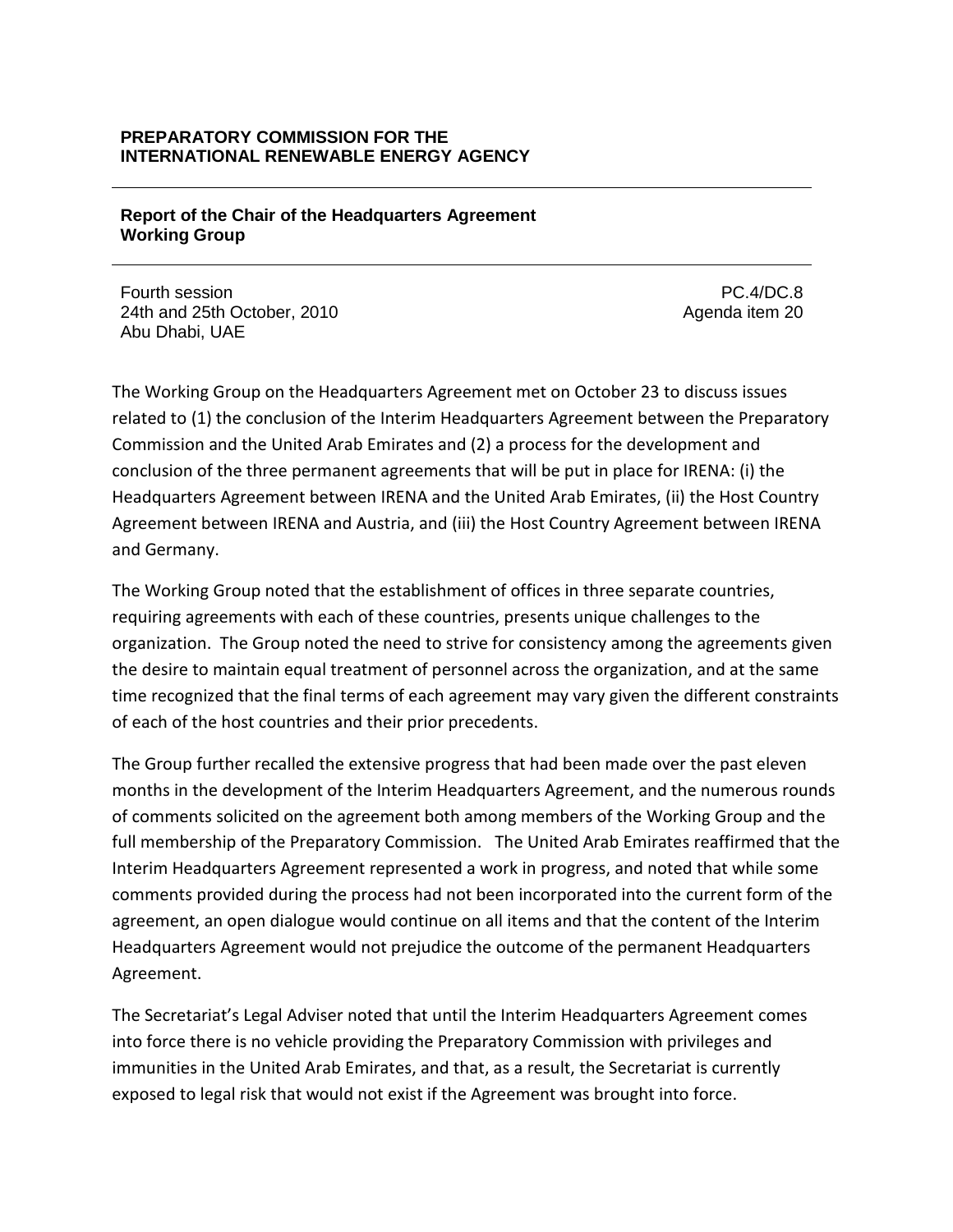The Headquarters Working Group therefore decided that the current draft of the Interim Headquarters Agreement (see Annex 1) should be considered the final draft of the Agreement contemplated by the decision on the Headquarters Agreement adopted by the Third Session of the Preparatory Commission (IRENA/PC.3/dc.1). The Working Group further noted, however, that in order to expedite the signing of the Agreement, the Chair of the Preparatory Commission should be authorized to sign the Agreement on behalf the Preparatory Commission, and forwards the draft decision in Annex 1 to provide the Chair of the Preparatory Commission with that authority.

Finally, the Headquarters Working Group decided that each host country should develop their respective permanent agreements according to the following procedure:

- 1. Each country shall submit to the Secretariat, as soon as possible, a draft Agreement.
- 2. The Secretariat shall promptly post the draft Agreement on the password-protected website and notify all members by e-mail that the draft has been posted, requesting that comments be provided within three weeks. It is incumbent upon each country to consider and resolve comments from each member as well as those of the Secretariat.
- 3. Each country shall produce a second draft of their respective Agreement, and submit the Agreement to the comment procedure set out in paragraph 2.
- 4. Each country shall produce a final draft Agreement to be forwarded to the Assembly for approval.
- 5. Recognizing both the need to strive for consistency among the agreements with respect to the treatment of personnel and the fact that some differences may be unavoidable as each country works within its own unique constraints, the Legal Advisor of the Commission should work with each country to aid in the coordination among each of the agreements with both a view toward achieving maximum consistency while respecting the sovereign decisions of each country.
- 6. The three countries shall strive to submit their respective agreements in a coordinated fashion to be decided upon by the First Assembly.

The Headquarters Working Group recognizes that each agreement will ultimately be subject to approval by the Agency, and urges each country to work toward consensus approval of their respective agreement. The Headquarters Working Group notes its opinion that the Preparatory Commission should recommend to the Agency that it should approve all agreements as a package.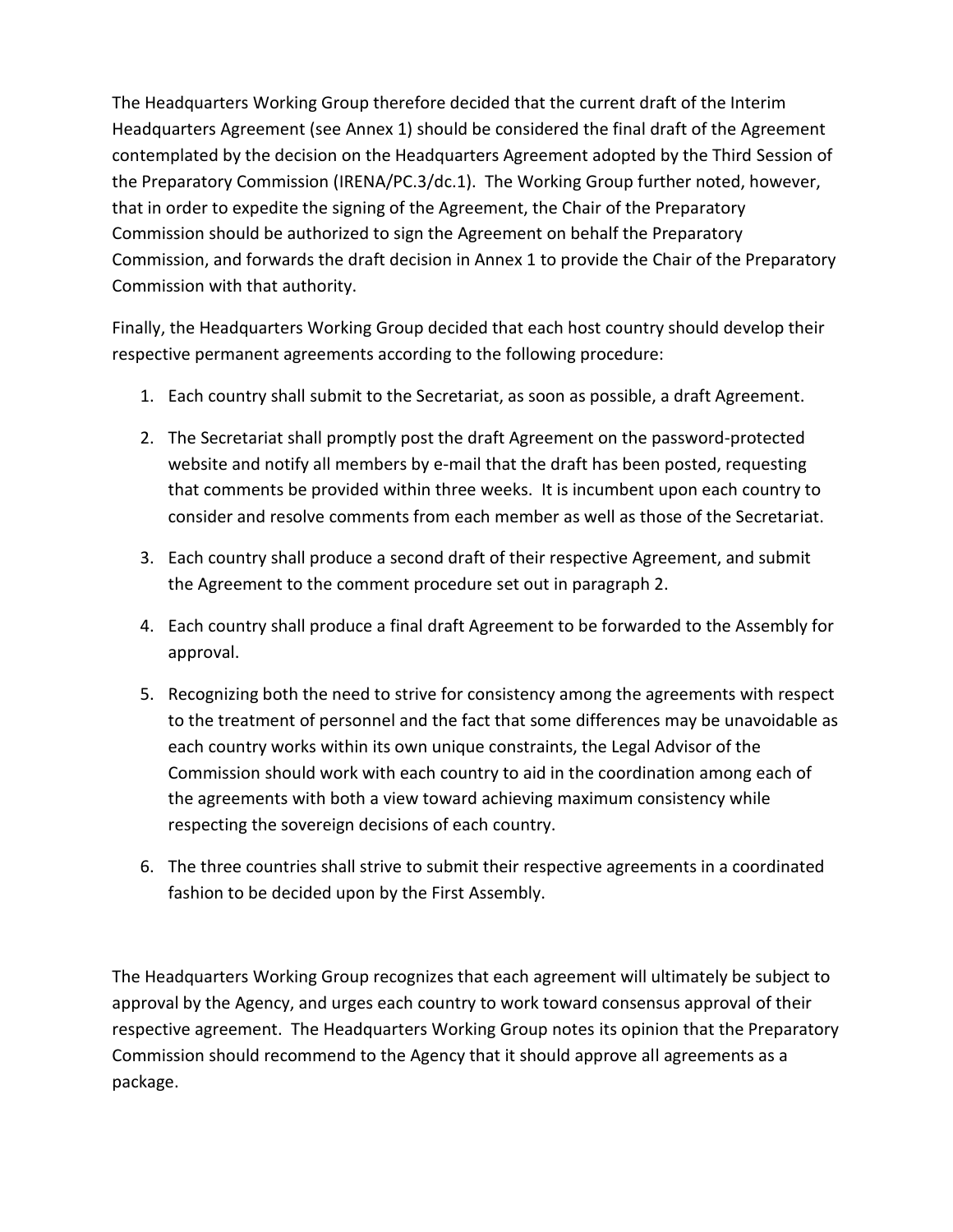#### Annex 1

#### **Decision on the Interim Headquarters Agreement**

 *The Preparatory Commission for the International Renewable Energy Agency ("Commission") at its Fourth Session,*

 *recognizing* that the process set out in Decision IRENA/PC.3/dc.1 has been concluded,

 *conscious* of the urgent need to regulate the legal relations between the Commission and the United Arab Emirates in order to secure privileges and immunities for the Commission and its subsidiary bodies, including the Secretariat and its staff,

 *desiring* to provide maximum clarity regarding the authority to enter into the agreement,

*decides as follows:*

The Chair of the Preparatory Commission is authorized to sign the attached Interim Headquarters Agreement on behalf of the Preparatory Commission.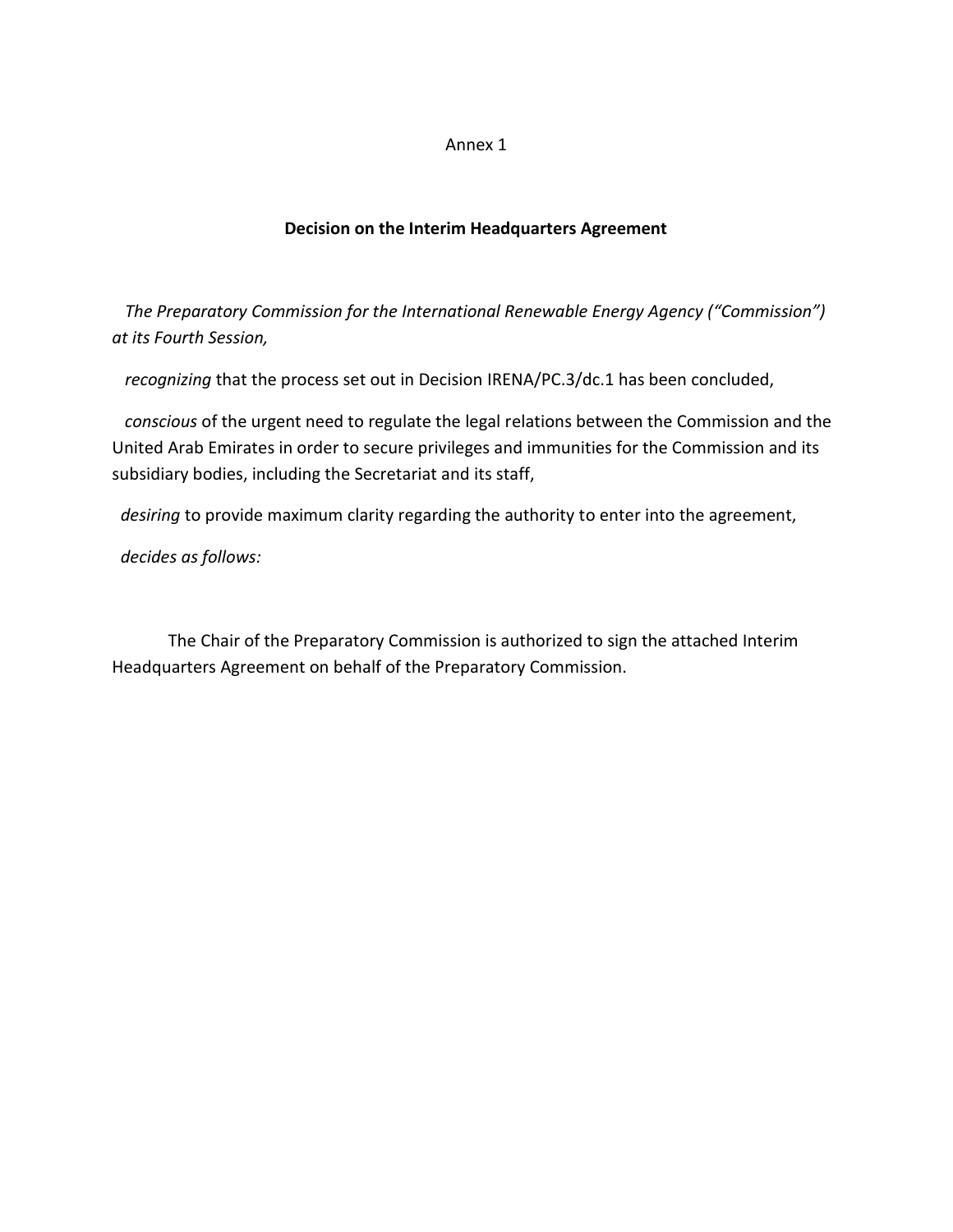# **HOST COUNTRY AGREEMENT**

# **BETWEEN**

# **THE GOVERNMENT OF THE UNITED ARAB EMIRATES**

## **AND**

# **THE PREPARATORY COMMISSION FOR THE INTERNATIONAL RENEWABLE ENERGY AGENCY**

*Preamble*

The Government of the United Arab Emirates (hereinafter referred to as " Government");

*And* 

The Preparatory Commission for the International Renewable Energy Agency (hereinafter referred to as the "Preparatory Commission");

*Considering* the Statute of the International Renewable Energy Agency adopted at the Conference on the Establishment of the International Renewable Energy Agency in Bonn on 26 January 2009 (the "Conference");

*Noting* the Conference resolution on "Establishing a Preparatory Commission for the International Renewable Energy Agency";

*Recalling* the decision passed by the Preparatory Commission at its second session to base the Headquarters of the Preparatory Commission in Abu Dhabi, United Arab Emirates;

*Desiring* to regulate the relations between the Government of the United Arab Emirates and the Preparatory Commission for IRENA taking into account the special requirements of renewable energy development;

*Considering* the wish of the Preparatory Commission for IRENA to establish its Headquarters to implement the global International Renewable Energy Agency objectives;

*Recognising* the preparedness of the Government to host the Preparatory Commission for IRENA Headquarters at the capital of the United Arab Emirates, Abu Dhabi, and to facilitate the installation and functioning of the Headquarters;

*Have agreed* as follows: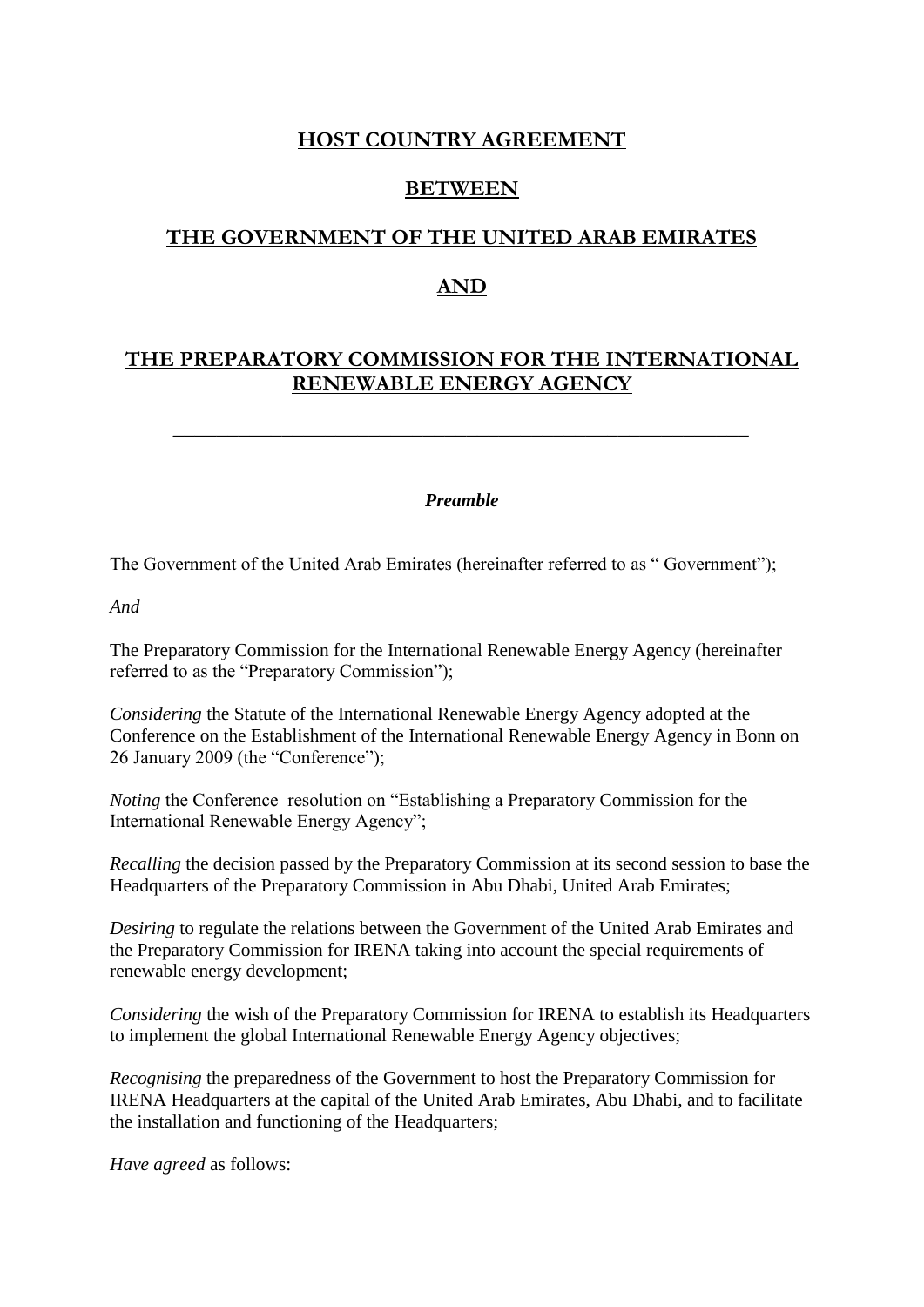# **ARTICLE I** *DEFINITIONS*

## *Section 1*

For the purposes of this Agreement:

a. "the Conference" means the Conference on the Establishment of the International Renewable Energy Agency held in Bonn on 26 January 2009;

b. "IRENA" means the International Renewable Energy Agency;

c. "the Host Country" means the United Arab Emirates ("UAE");

d. "Government" means the Government of the United Arab Emirates;

e. "the Preparatory Commission" means the Preparatory Commission for the International Renewable Energy Agency established by Conference resolution IRENA/FC.res.1 Establishing a Preparatory Commission for the International Renewable Energy Agency including all of its subsidiary bodies;

f. the expression "appropriate UAE authorities" means such national or other authorities in UAE as may be appropriate in the context and in accordance with the laws and customs applicable to UAE;

g. "Headquarters" means the area and any building, including any Preparatory Commission laboratory, equipment store, conference facilities, parts of buildings, land or facilities ancillary thereto, irrespective of ownership, as allocated by the Host Country, and as specified in Annex 1 and/or as agreed to in Supplementary Agreements between the Preparatory Commission and the Host Country used now or in the future by the Preparatory Commission on a permanent basis or from time to time, to carry out its official functions;

h. "Parties" means the Host Country and the Preparatory Commission;

i. "Statute" means the Statute of the International Renewable Energy Agency opened for signature at the Conference;

j. " Vienna Convention" means the Vienna Convention on Diplomatic Relations of 18 April 1961;

k. "Interim Secretariat" means the body established by the Preparatory Commission under section (8)(b)(4) of Conference resolution IRENA/FC.res.1;

l. "Interim Director-General" means the Interim Director-General appointed by the Preparatory Commission pursuant to Section (8)(b)(1) of Conference resolution IRENA/FC.res.1;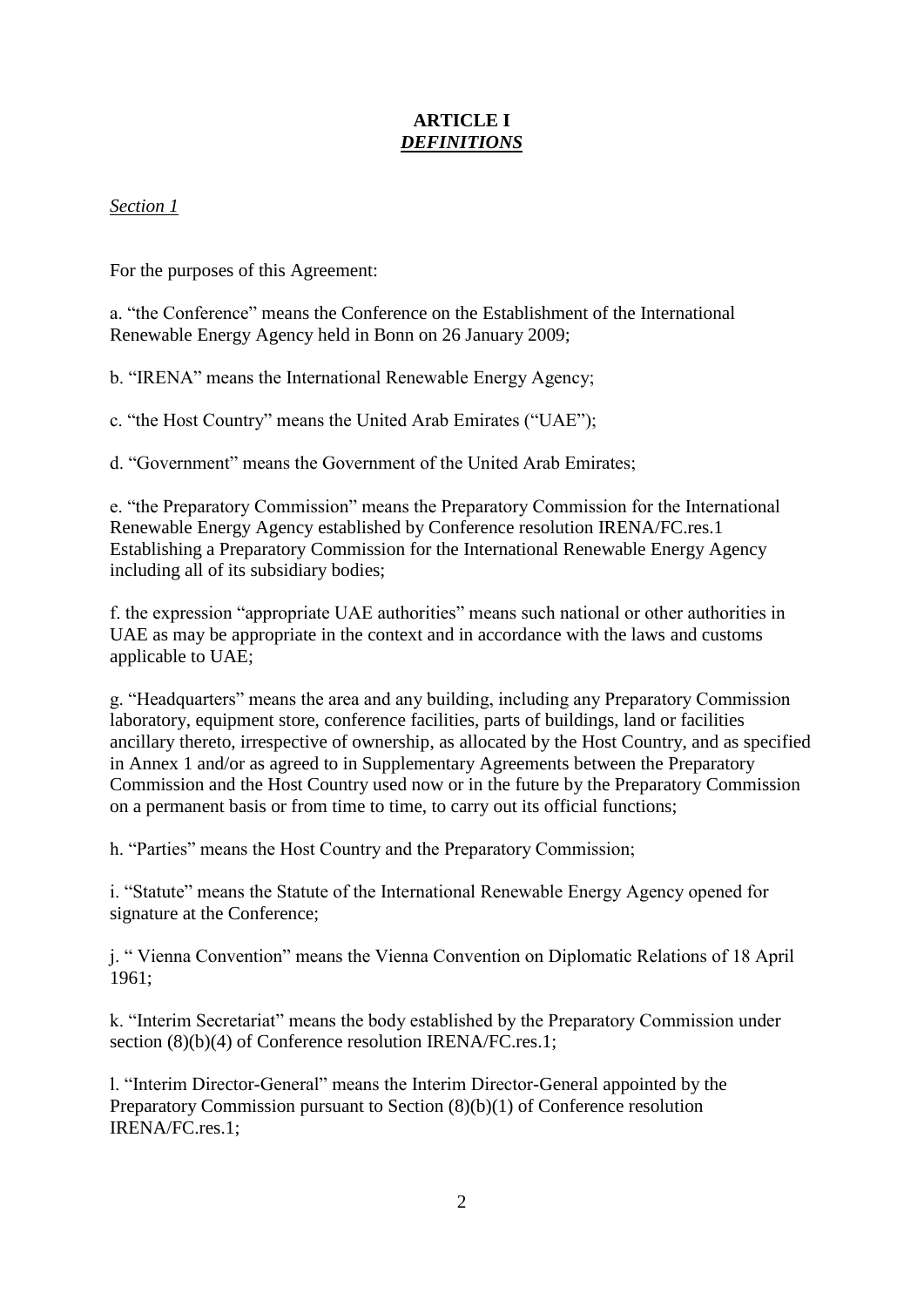m. "Staff of the Preparatory Commission" means the Interim Director-General and all personnel appointed or recruited for full-time employment with the Preparatory Commission and subject to staff regulations of the Preparatory Commission, but does not include experts or persons recruited locally and assigned on hourly rates of pay;

n. "Signatory " means a signatory of the Statute;

o. "Observers" means the designated representative of any State other than Signatories, of any international organisation or any other organisation active in the field of renewable energy, having been granted the right of an observer by the Preparatory Commission according to its Rules of Procedure;

p. "Delegate" means any designated representative of a Signatory and any member of their delegation who is an alternate or adviser attending any meeting or conference of the Preparatory Commission;

q. "Immediate Dependents" means a spouse and dependent children under the age of twentyone forming part of the household;

r. "Offices" means premises used by the Preparatory Commission for IRENA in the United Arab Emirates for the conduct of its official activities;

s. "Vehicles" means all vehicles including cars, trucks and railway wagons which are made available to the Preparatory Commission by signatories of the Statute or are owned, chartered or leased by the Preparatory Commission, for use in connection with its activities;

t. "Property" means all property, assets, funds and income belonging to the Preparatory Commission or held or administered by the Preparatory Commission in furtherance of its official functions under the Statute and the aforementioned Resolution;

u. "Archives" means all records, correspondence, documents, manuscripts, computer and media data, photographs, films, video and sound recordings belonging to or held by the Preparatory Commission or any of its Staff in an official function, and any other material which the Interim Director-General and the Government may agree to form part of the archives of the Preparatory Commission;

v. "Secondee" means a person employed by a Signatory who is seconded by the Signatory to provide their expertise to the Preparatory Commission of IRENA and subject to secondment staff regulations of the Preparatory Commission.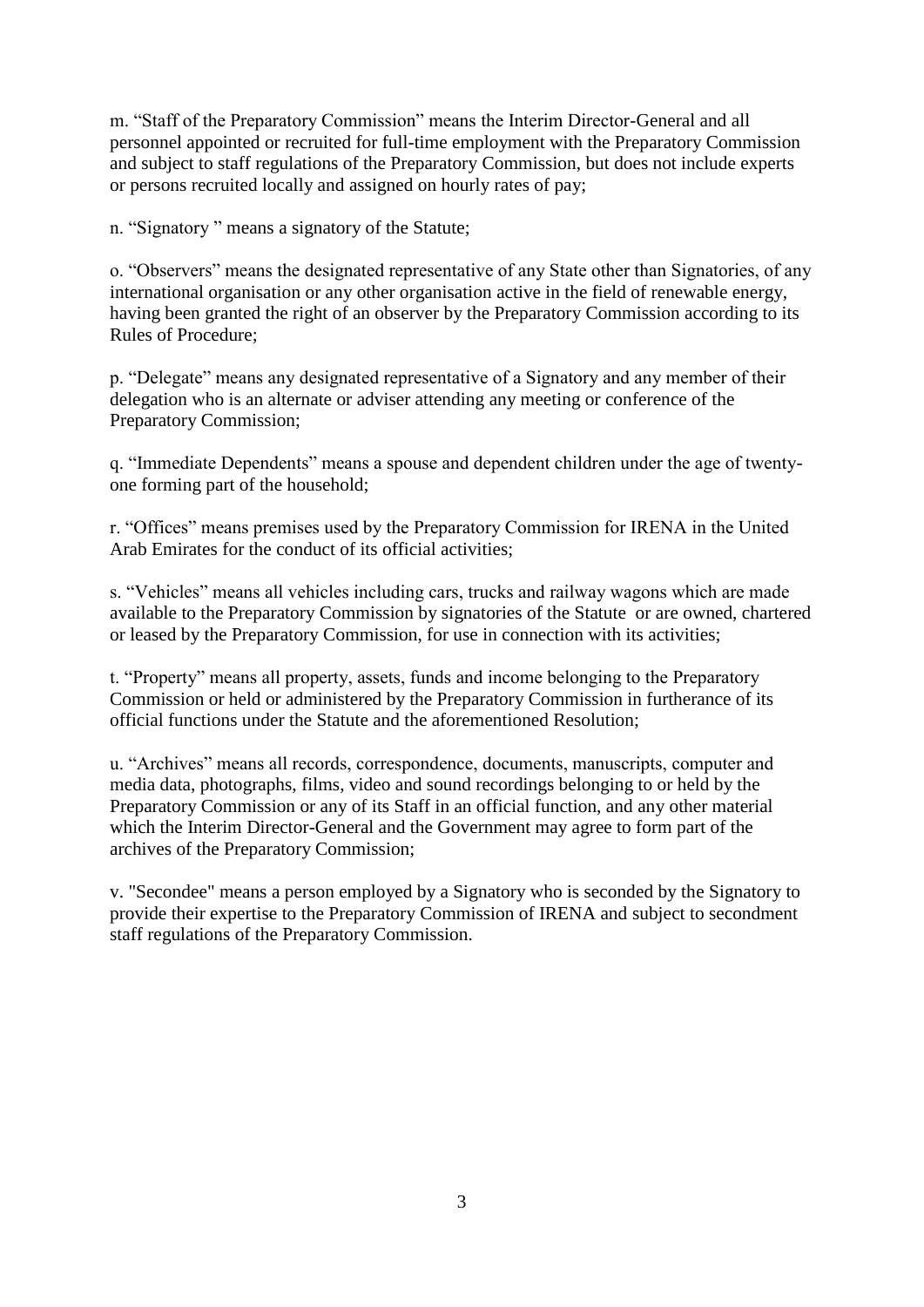## **ARTICLE II** *INTERPRETATION AND OBJECTIVE*

*Section 2*

This Agreement shall be interpreted in the light of its primary objective of enabling the Preparatory Commission to perform its official functions in the Host Country. The Parties acknowledge that they will exercise their rights and obligations under this Agreement consistent with the primary objective of this Agreement.

# **ARTICLE III** *LEGAL STATUS AND CAPACITY, AND FREEDOM OF ASSEMBLY*

### *Section 3*

The Government recognises, the international legal personality of the Preparatory Commission and the Preparatory Commission shall have such legal capacity as may be necessary for the exercise of its official functions and the fulfillment of its purposes, including the capacity to contract, to acquire and dispose of immovable and movable property, and to be party to and to initiate judicial proceedings.

#### *Section 4*

The Preparatory Commission shall enjoy in the United Arab Emirates independence and freedom of action in the furtherance of its official functions. The Preparatory Commission shall have the right to display its flag, and other identifiers, on its premises, vehicles, aircraft, and vessels.

#### *Section 5*

The Government shall take all proper steps to ensure that no impediment shall interfere with the enjoyment by the Preparatory Commission of the full freedom of assembly, or in the conduct of any meeting it convenes.

The Government recognises the right of the Preparatory Commission to convene meetings at its discretion within the Headquarters in Abu Dhabi, and with the concurrence of the appropriate UAE authorities, elsewhere in the United Arab Emirates.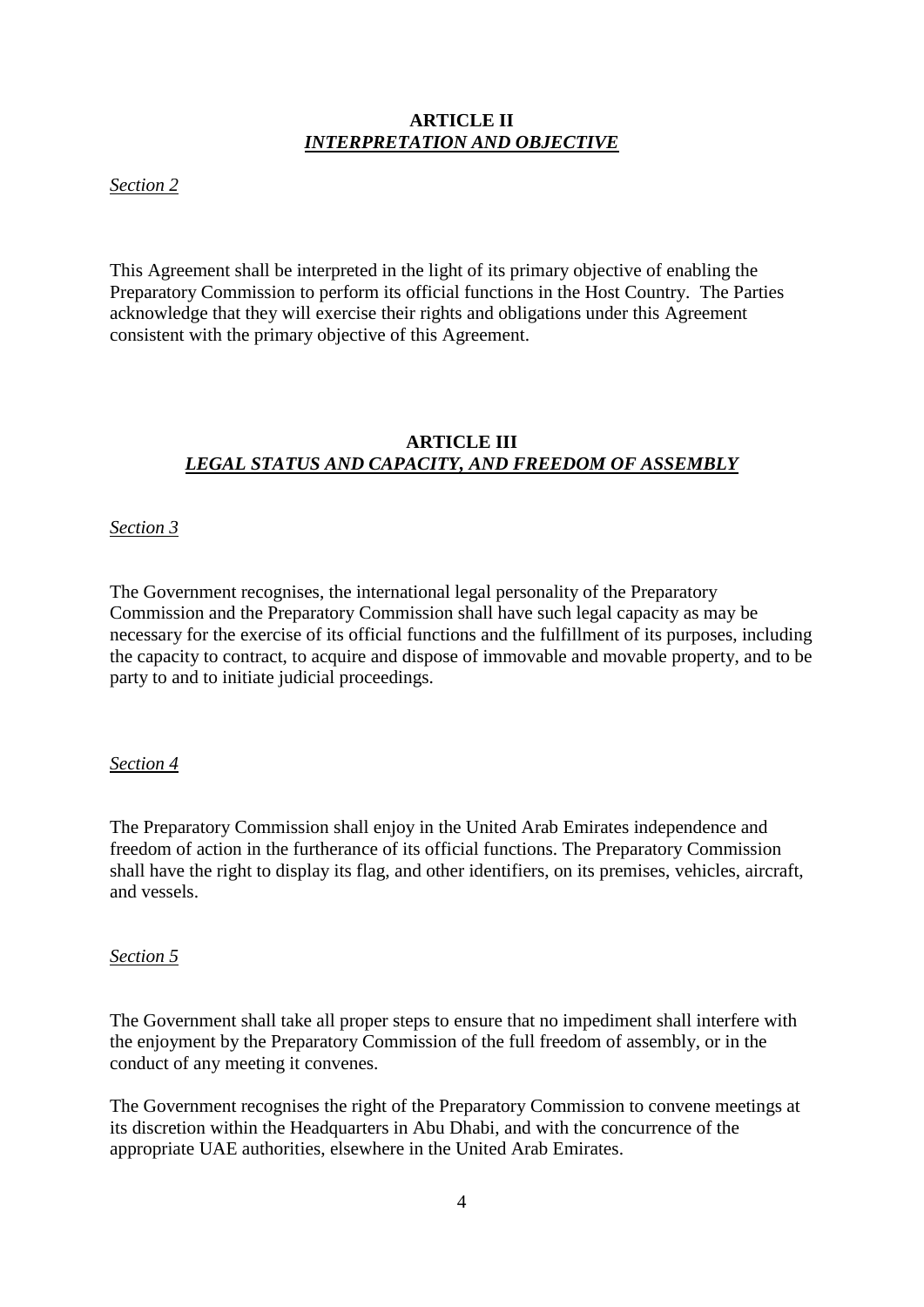### *Section 6*

The Preparatory Commission, its property and assets shall enjoy immunity from any form of legal process, except to the extent the Preparatory Commission expressly waives this immunity in writing in a particular case and except in the cases of civil action by a third party for damages arising out of an accident caused by a vehicle belonging to it or operated on its behalf. It is being understood, however, that waiver by the Preparatory Commission shall not entail waiver of its immunity from measures of execution.

The property of the Preparatory Commission, wherever located and by whomsoever held, shall be immune from search, foreclosure, seizure, all forms of attachment, injunction, expropriation or other legal process except in so far as in any particular case the Preparatory Commission shall have expressly waived its immunity in writing.

### **ARTICLE IV** *HEADQUARTERS*

*Section 7* 

The Government shall grant, free of charge, the Headquarters of the Preparatory Commission as of the date of entry into force and during the implementation of this Agreement, the exclusive use and occupancy of premises and use of facilities and installations necessary for the Headquarters. In the implementation of this section:

a. the Headquarters shall be under the authority and control of the Preparatory Commission;

b. the laws of the UAE shall apply within the Headquarters, except as otherwise provided in this Agreement, and subject to any regulation enacted according to paragraph (i) of this Section ;

c. except as otherwise provided in this Agreement, the courts or other appropriate organs of the UAE shall have jurisdiction over acts done and transactions taking place in the Headquarters;

d. the Government shall take whatever action may be necessary to ensure that the Preparatory Commission shall not be dispossessed of all or any part of the Headquarters

e. the Government recognises the inviolability of the Headquarters;

f. the appropriate UAE authorities shall exercise due diligence to ensure that the security and tranquility of the Headquarters is not disturbed by any person or group of persons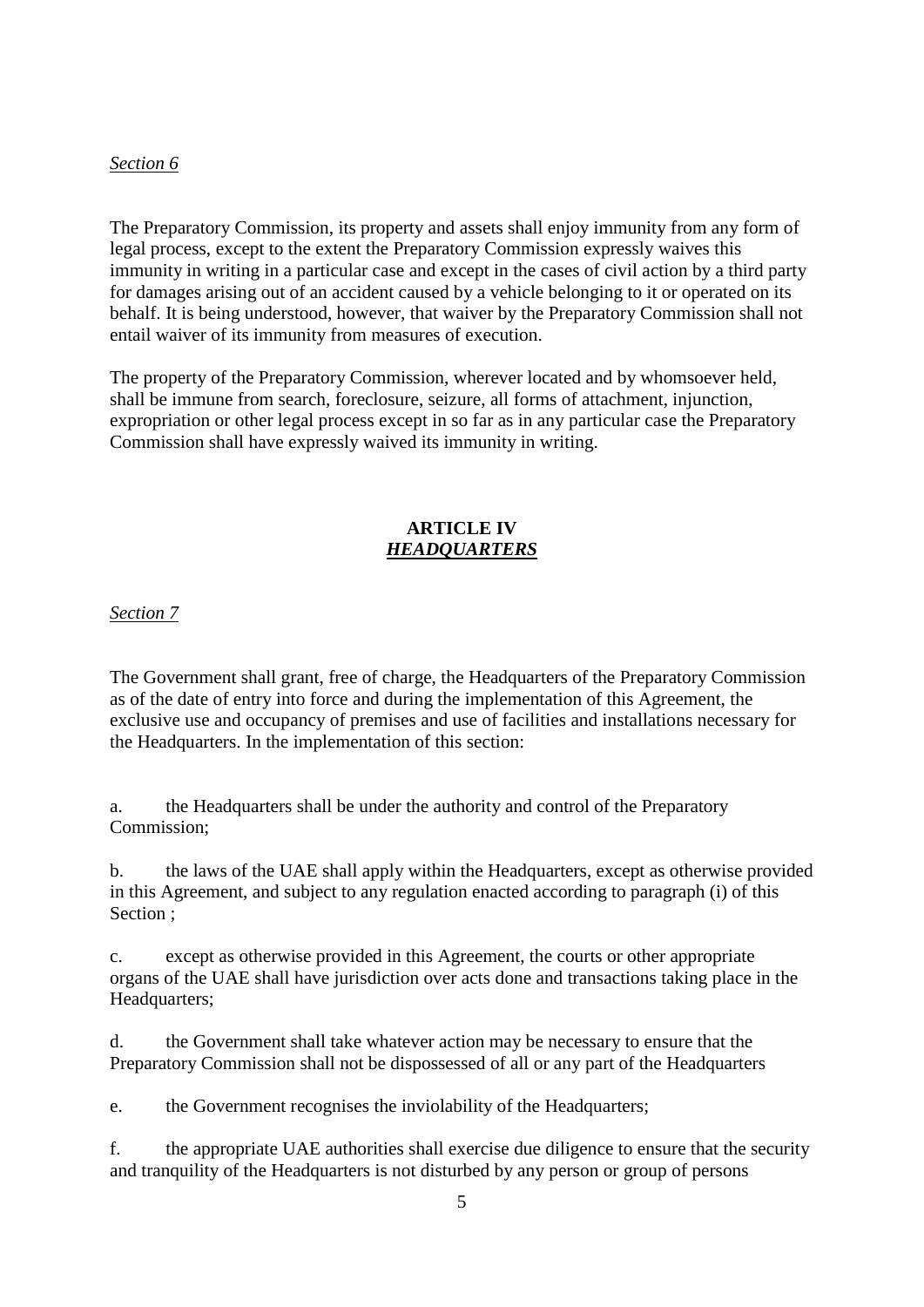attempting unauthorized entry into, or creating a disturbance in the vicinity of, the Headquarters. The appropriate Government authorities shall provide in the vicinity of the Headquarters such protection as is required for these purposes, and considered necessary for the preservation of order in the Headquarters' vicinity;

g. the appropriate UAE authorities shall exercise, to the extent requested by the Interim Director-General or his or her designated representative, their respective powers to ensure that the Headquarters shall be supplied with the necessary public utilities and services. When public utilities and services are supplied by Government authorities or bodies under their control, the Preparatory Commission shall be supplied at tariffs not exceeding the rates accorded to Government offices;

h. in case of any interruption, or threatened interruption of any of the above services, the appropriate government authorities shall consider the needs of the Preparatory Commission as being of equal importance as those of essential agencies of the Government and shall take steps accordingly to ensure that the work of the Preparatory Commission is not prejudiced;

i. the Preparatory Commission shall have the power to enact regulations, operative within the Headquarters, for the purpose of establishing therein any conditions necessary for the full execution of its functions. No laws of the United Arab Emirates which are inconsistent with a regulation of the Preparatory Commission authorized by this Article shall, to the extent of such inconsistency, be applicable within the Headquarters. Any dispute between the Preparatory Commission and the United Arab Emirates as to whether a regulation of the Preparatory Commission is authorized by this Article or as to whether a law of the United Arab Emirates is inconsistent with any regulation of the Preparatory Commission authorized by this Article, shall be promptly settled by the procedure set out in Article X, of this Agreement. Pending such settlement, the regulation of the Preparatory Commission shall apply and the law of the United Arab Emirates shall be inapplicable in the Headquarters to the extent that the Preparatory Commission claims it to be inconsistent with the regulation of the Preparatory Commission;

j. the Preparatory Commission shall regularly inform the Government of regulations made which fall within paragraph (i) of this Article;

k. the service of legal process may take place within the Headquarters only with the consent of, and under conditions approved by or on behalf of the Interim Director-General;

l. the premises of the Headquarters shall not become a refuge from justice and the Interim Director-General shall not allow the Headquarters to be used to harbour persons who are avoiding arrest under any law of the United Arab Emirates, who are wanted by the Government for extradition to another country, or who are endeavouring to evade service of legal process;

m. the inviolability, privileges and immunities conferred by this Agreement upon the Headquarters shall immediately cease to apply to any part thereof that the Preparatory Commission ceases to occupy and use in the performance of its official functions;

n. this section shall not prevent the reasonable application of fire protection or health regulations or matters of public safety by appropriate UAE authorities. The appropriate UAE authorities, officers or officials shall be entitled to enter the Headquarters in the exercise of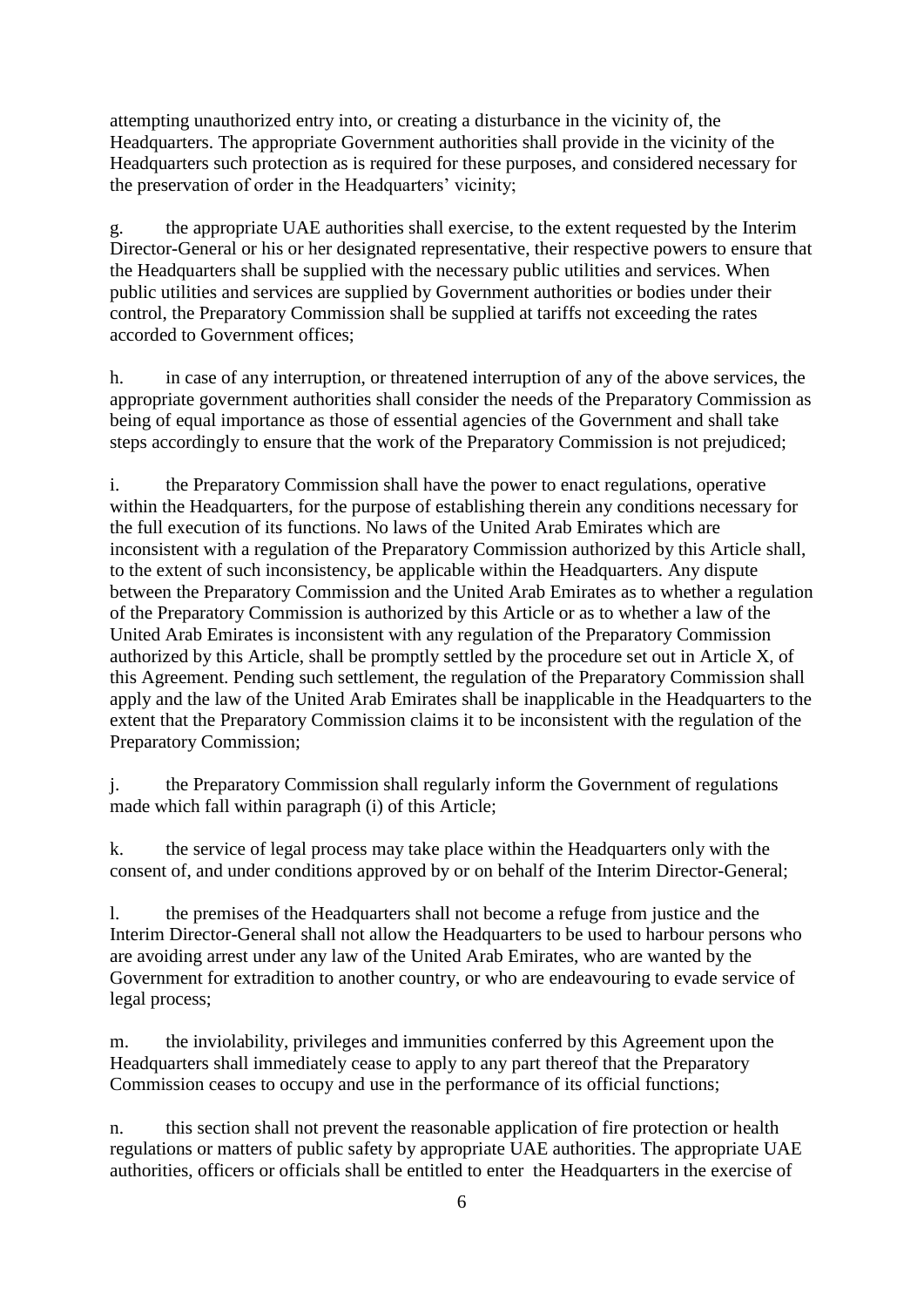their official duties only with the consent or at the request of the Interim Director-General or his or her designated representative. However the consent of the Interim Director General may be assumed in the case of an uncontrolled fire or other similar disaster that immediately threatens the public safety and requires prompt protective action, for the limited purpose of taking such protective action as may be necessary to remove the immediate threat to public safety.

### **ARTICLE V** *THE PREPARATORY COMMISSION PROPERTY, FUNDS AND ASSETS*

# *Section 8*

The property of the Preparatory Commission, wherever located and by whomsoever held, shall enjoy the privileges and immunities specified in the present Agreement. For purposes of the implementation of this Section:

a. the assets, income and other property of the Preparatory Commission and of its members which are necessary for the exercise of official activities of the Preparatory Commission shall be exempt from any form of direct taxation, from customs duties, and from prohibitions and restrictions on imports and exports, except those prohibitions and restrictions relating to health and safety, on the understanding that articles imported under such exemptions will not be sold within the United Arab Emirates other than in accordance with conditions mutually agreed upon by the Preparatory Commission and the Government. This includes, but is not limited to, food commodities, freight and any equipment necessary for its transport**,** articles, supplies, equipment, provisions and other materials;

b. the Preparatory Commission may in order to carry out its activities:

(1) freely purchase funds, currencies and securities, and dispose of them through accounts, and convert any currency held by it into any other currency;

(2) freely transfer its funds and currencies to and from the United Arab Emirates and to or from any country or within the UAE , in accordance with the relevant United Arab Emirates regulations;

c. the Government shall assist the Preparatory Commission in obtaining the most favourable terms with regard to exchange rates and the Preparatory Commission shall, in exercising its rights hereunder this paragraph, pay due regard to any representation made by the Government insofar as it considers that effect can be given to such representations while at the same time safeguarding the interest of the Preparatory Commission.

## *Section 9*

The Preparatory Commission shall pay, according to the terms laid down in the law of the United Arab Emirates, taxes included in the prices charged for goods sold and services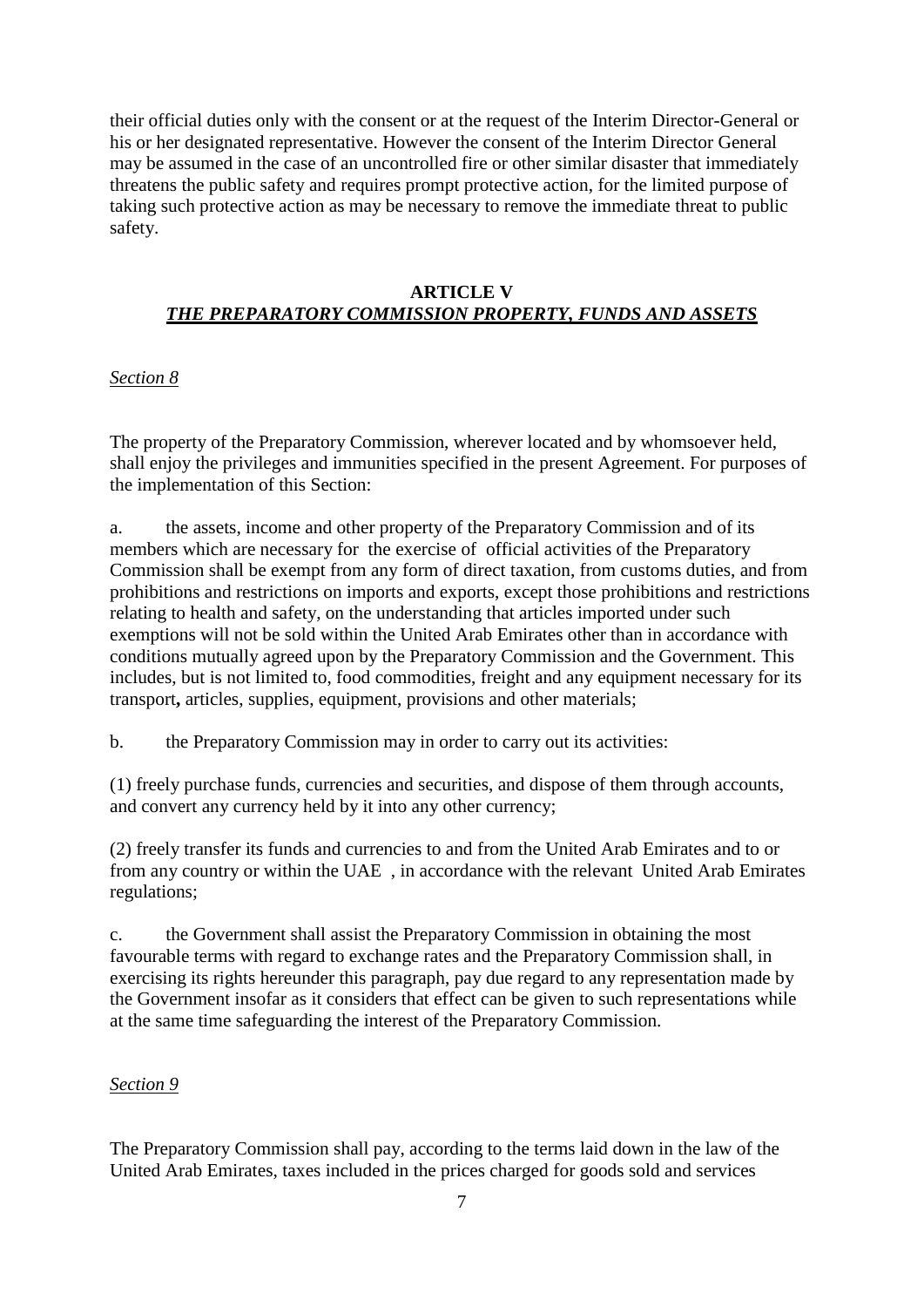provided. However, sales taxes levied for the purposes of the state budget and relating to the purpose of moveable and immoveable property or services by the Preparatory Commission for its official use shall be subject to reimbursement on terms to be agreed jointly with the appropriate UAE authorities.

# **ARTICLE VI**

## *COMMUNICATION FACILITIES FOR THE IMPLEMENTATION OF THE PREPARATORY COMMISSION ACTIVITIES*

## *Section 10*

The Preparatory Commission shall enjoy treatment for its official communications and telecommunications, which are necessary for the exercise of its official activities, not less favourable than that accorded by the Government to any other intergovernmental organisation or diplomatic mission and the use of telecommunication or satellite equipment by the Preparatory Commission shall be coordinated with appropriate UAE authorities. The Government shall:

a. provide the Preparatory Commission with licenses and frequencies required to maintain 24-hour-a-day, seven-days-a-week wireless communications with its operational units, wherever situated and upon prior approval of the appropriate UAE authorities;

b. facilitate licenses to the Preparatory Commission for the importation, installation, operation, and eventual exportation of satellite communications equipment required to maintain 24-hour-a-day, seven-days-a-week satellite communications in accordance with the laws and regulations of the UAE;

c. afford the Preparatory Commission the right to import, and subsequently export, all necessary telecommunications equipment, including but not limited to radio phones, mobile phones, satellite stations, and electronic devices and media, free of taxation,

d. afford the Preparatory Commission the right to install and operate the above mentioned telecommunications equipment from its Headquarters, vehicles, vessels and aircraft and hand-carried by Staff of the Preparatory Commission, free of local or national taxes and frequency management fees;

e. facilitate full Internet access to the Preparatory Commission.

## *Section 11*

The official communications, correspondence and archives of the Preparatory Commission shall be inviolable. Such inviolability, without limitation by reason of this enumeration, shall extend to publications, photographs, slides, films and sound recordings, and electronic mail.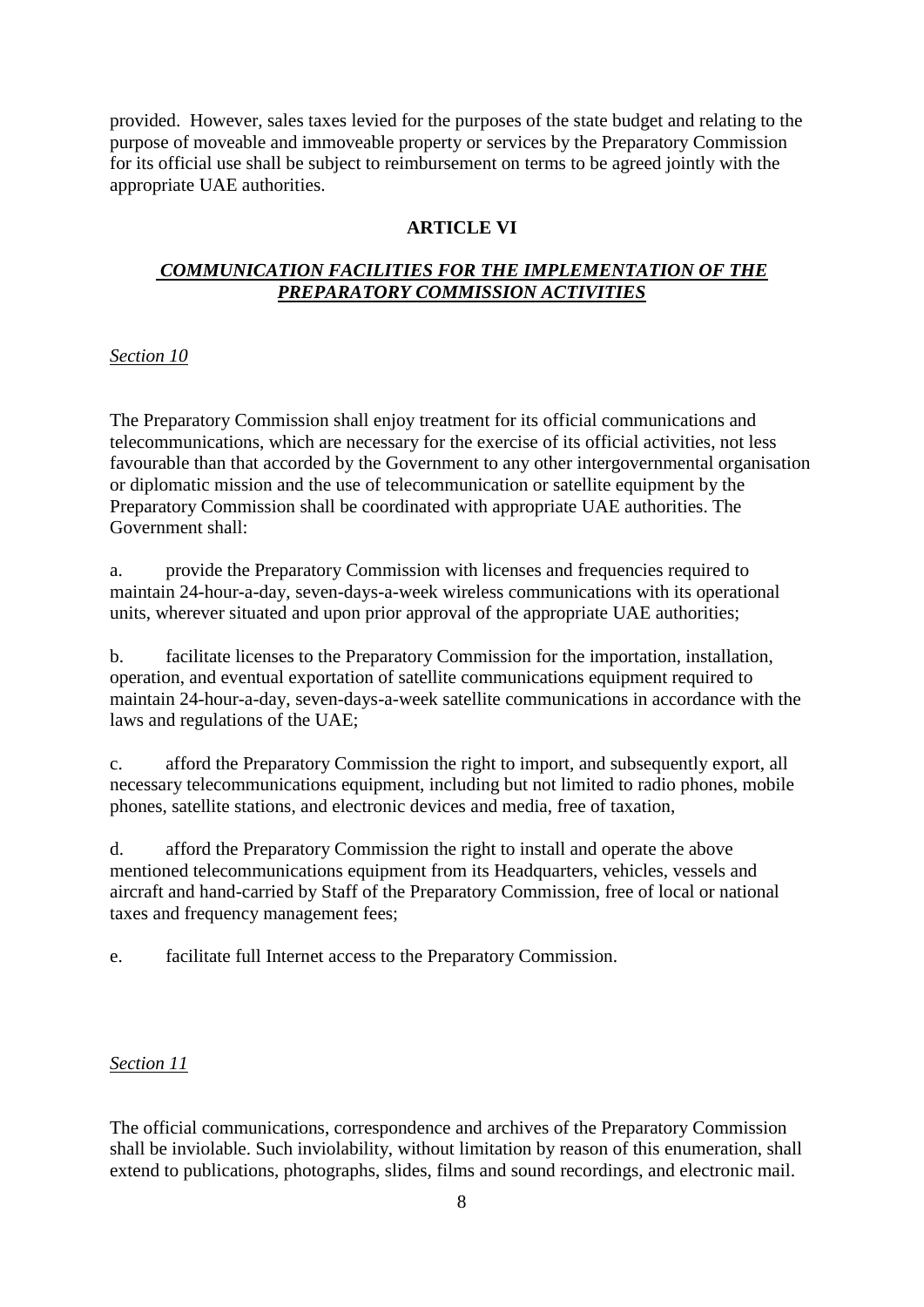The Preparatory Commission:

a. shall have the right to use codes to dispatch and receive correspondence and other materials by courier or in sealed bags which shall have the same privileges and immunities as diplomatic couriers and bags;

b. shall ensure that all telecommunications equipment and communications frequencies are only to be used for official Preparatory Commission functions with appropriate licensing and permits from the appropriate UAE authorities. The Preparatory Commission shall ensure proper use, physical security and physical restricted access to its telecommunications equipment and frequencies.

# **ARTICLE VII** *VISAS*

## *Section 12*

a. The appropriate UAE authorities shall not impede the entry into and sojourn in the territory of the United Arab Emirates for the performance of activities necessary to conduct the official affairs of the Preparatory Commission and shall place no impediment in the way of the departure from the territory of the United Arab Emirates of the persons listed below, and shall ensure that no impediment is placed in the way of their transit to or from the Headquarters and shall afford them any necessary protection in transit:

(1). Delegates of a Signatories;

(2). Staff of the Preparatory Commission and their Immediate Dependents;

(3). Persons other than Staff of the Preparatory Commission performing official functions for the Preparatory Commission and their Immediate Dependents;

b. The Interim Director-General shall communicate the names of such persons referred to in subparagraphs 1, 2 and 3 of this Section to the Government within a reasonable time prior to their arrival and departure, specifying the categories of Staff according to Section 15; Upon reasonable prior notification, the Government shall facilitate entry into United Arab Emirates territory, sojourn on this territory and exit there from of all persons mentioned in this section. Furthermore, the Interim Director-General shall, at the request of the appropriate UAE authorities, enter into discussion with such authorities, with a view to instituting additional procedures for registering the arrival and departure of all persons who have been granted visas.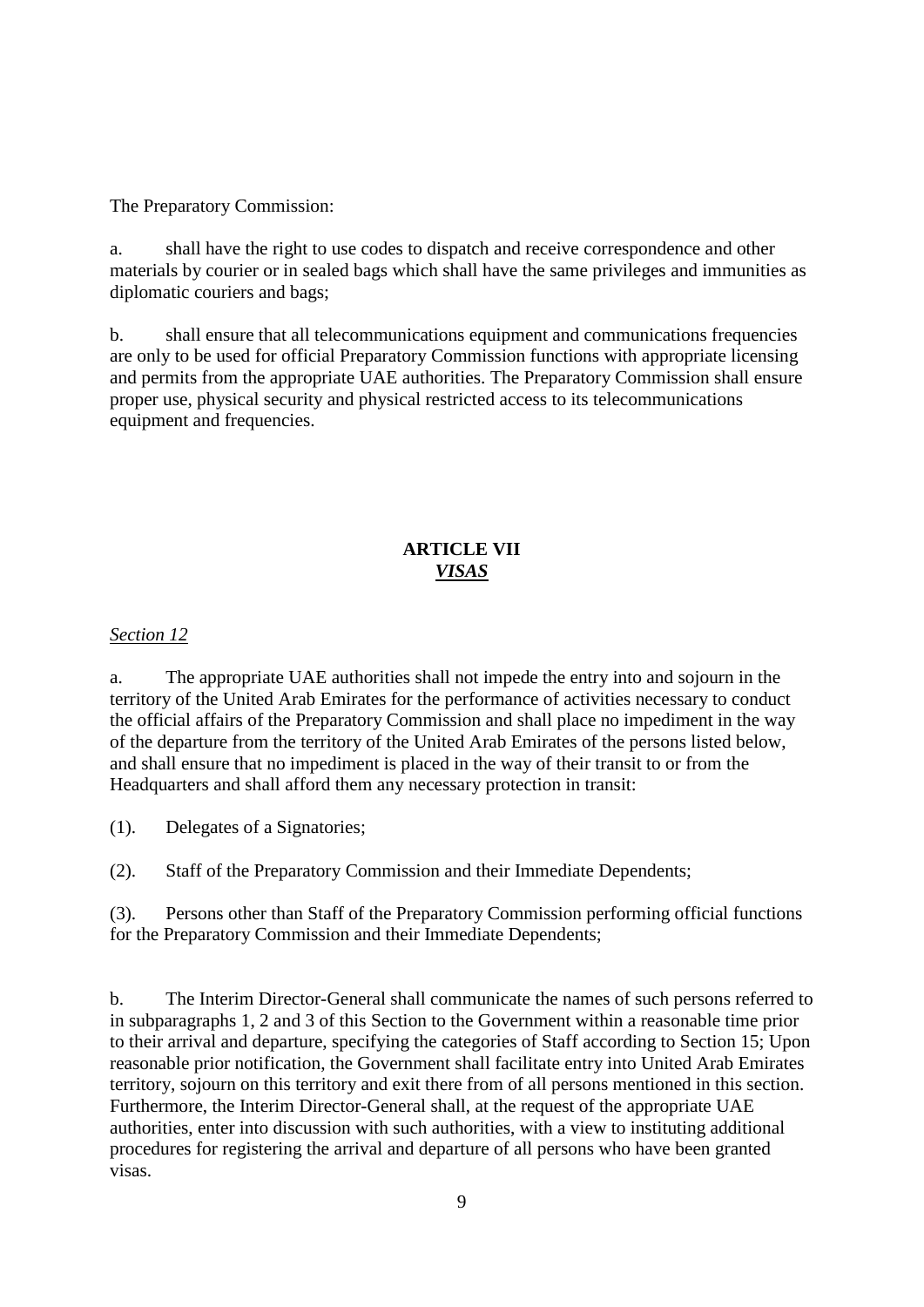## **ARTICLE VIII** *STAFF OF THE PREPARATORY COMMISSION*

# *Section 13*

a. The Preparatory Commission may assign such staff to the Headquarters and other Preparatory Commission activities necessary to carry out its official functions.

b. The Preparatory Commission shall regularly inform and update the Government regarding the Staff and all other personnel assigned to the Headquarters, including their names, job titles and professional grades, and nationalities. For each Staff member, the Preparatory Commission shall also indicate whether such Staff is a Secondee, or directly employed.

c. The Preparatory Commission shall notify the Government when a Staff member or other personnel take up or relinquish their post. The Interim Director General shall ensure that such information is provided to the Government 45 days prior to commencement of Staff member's, or other personnel's duties at the Headquarters, and 45 days prior to their final departure.

d. The Government shall take special measures as necessary, to ensure free movement of Staff of the Preparatory Commission to the extent necessary for the proper, speedy and efficient execution of the official activities of the Preparatory Commission.

e. The Government will, as necessary, facilitate the location of suitable housing accommodation for Staff of the Preparatory Commission who are not locally recruited.

f. Upon notification of their appointment, the Government shall issue to all Staff of the Preparatory Commission a card bearing the photograph of its holder, which attests to the status of that person as an employee of the Preparatory Commission. This card shall also be issued to Immediate Dependents of Staff of the Preparatory Commission. The competent authorities shall recognise this card as an attestation of the person's identity and status under this Agreement. The Preparatory Commission shall, upon termination of employment or reassignment of Staff, ensure that all identity cards are returned promptly to the Government.

g. The Preparatory Commission and its Staff shall be exempt from all compulsory contributions to the social security schemes in the United Arab Emirates. Consequently, they shall not be covered by the social security regulations of the United Arab Emirates.

h. The provisions of subparagraph g. of this Article shall apply, *mutatis mutandis*, to Immediate Dependents forming part of the households of the persons referred to in paragraph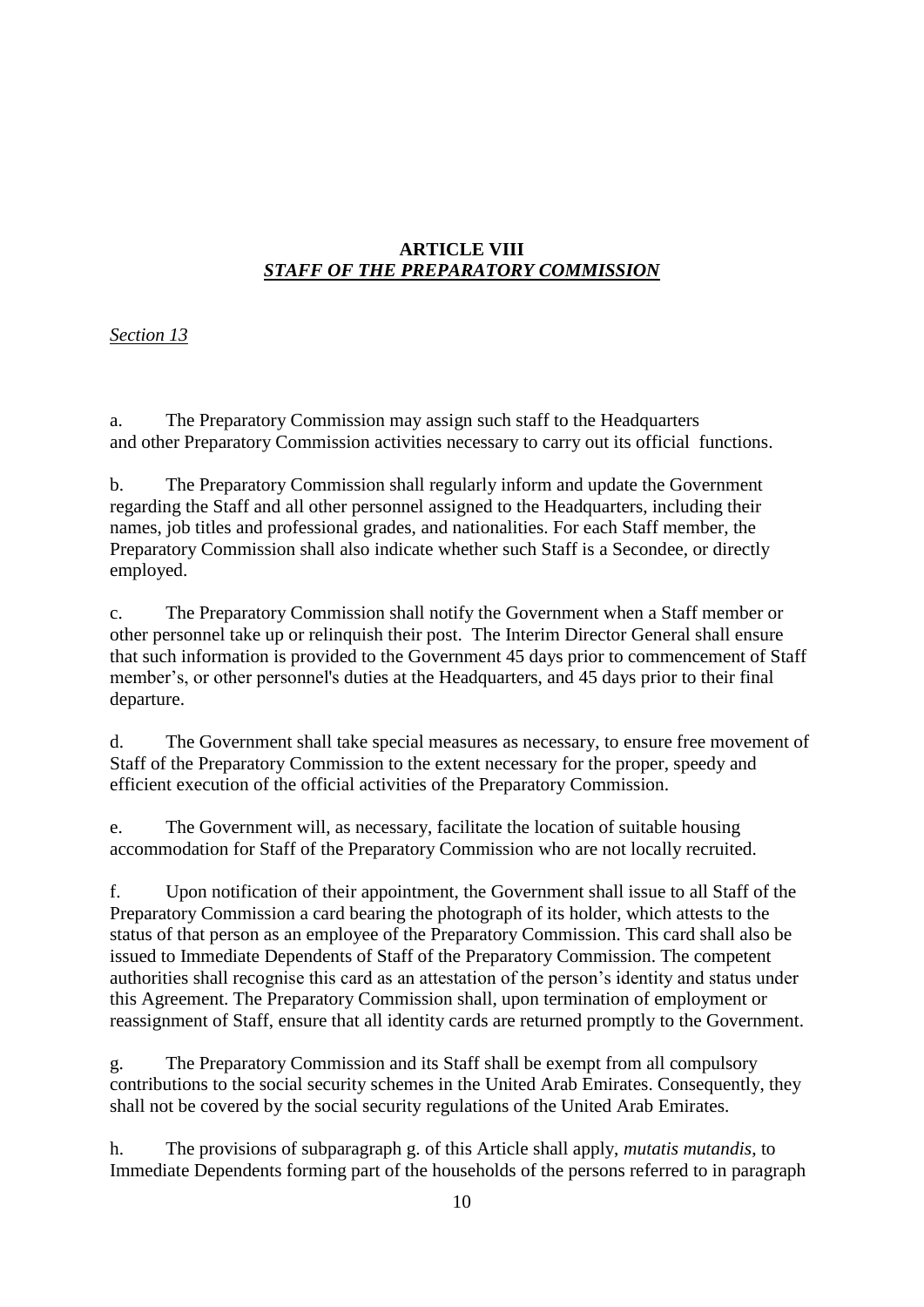b of this Section 13, unless they are employed in the United Arab Emirates by an employer other than the Preparatory Commission, or receive a United Arab Emirates social security benefit.

i. Unless otherwise noted, all provisions of this Agreement pertaining to Staff of the Preparatory Commission shall apply to personnel having the status of Secondee, taking into consideration their professional grades.

# **ARTICLE IX** *PRIVILEGES AND IMMUNITIES*

## *Section 14*

 The Delegate of a Signatory shall irrespective of the status of diplomatic relations between the respective Signatory and the UAE, while exercising his or her functions and during his or her journey to and from the place of meeting, enjoy the following privileges and immunities:

a. immunity from personal arrest or detention and immunity from legal process in respect of words spoken or written and all acts done by them in their capacity as Delegates of a Signatory, which shall continue to be accorded, even after the persons concerned have ceased to be Delegates of a Signatory;

b. inviolability for all their official papers and documents and other official materials;

c. the right to receive papers or correspondence by courier or in sealed bags;

d. exemption in respect of themselves, their accompanying and Immediate Dependents from immigration restrictions, alien registration or national service obligations in the UAE;

e. the same facilities in respect of currency or exchange restrictions as are accorded to representatives of foreign governments on temporary official missions in accordance with the relevant United Arab Emirates regulations;

f. the same immunities and facilities in respect of their personal baggage as are accorded to diplomatic agents;

g. where the incidence of any form of taxation depends upon residence, periods during which the Delegate of a Signatory are present in the Host Country for the discharge of their duties shall not be considered as periods of residence;privileges and immunities are accorded to the Delegates of a Signatory not for the personal benefit of the individuals themselves, but in order to safeguard the independent exercise of their functions in connection with the Preparatory Commission. Consequently, each Signatory State not only has the right but is under a duty to waive the immunity of its Delegate where such immunity would impede the course of justice, and it can be waived without prejudice to the purpose for which the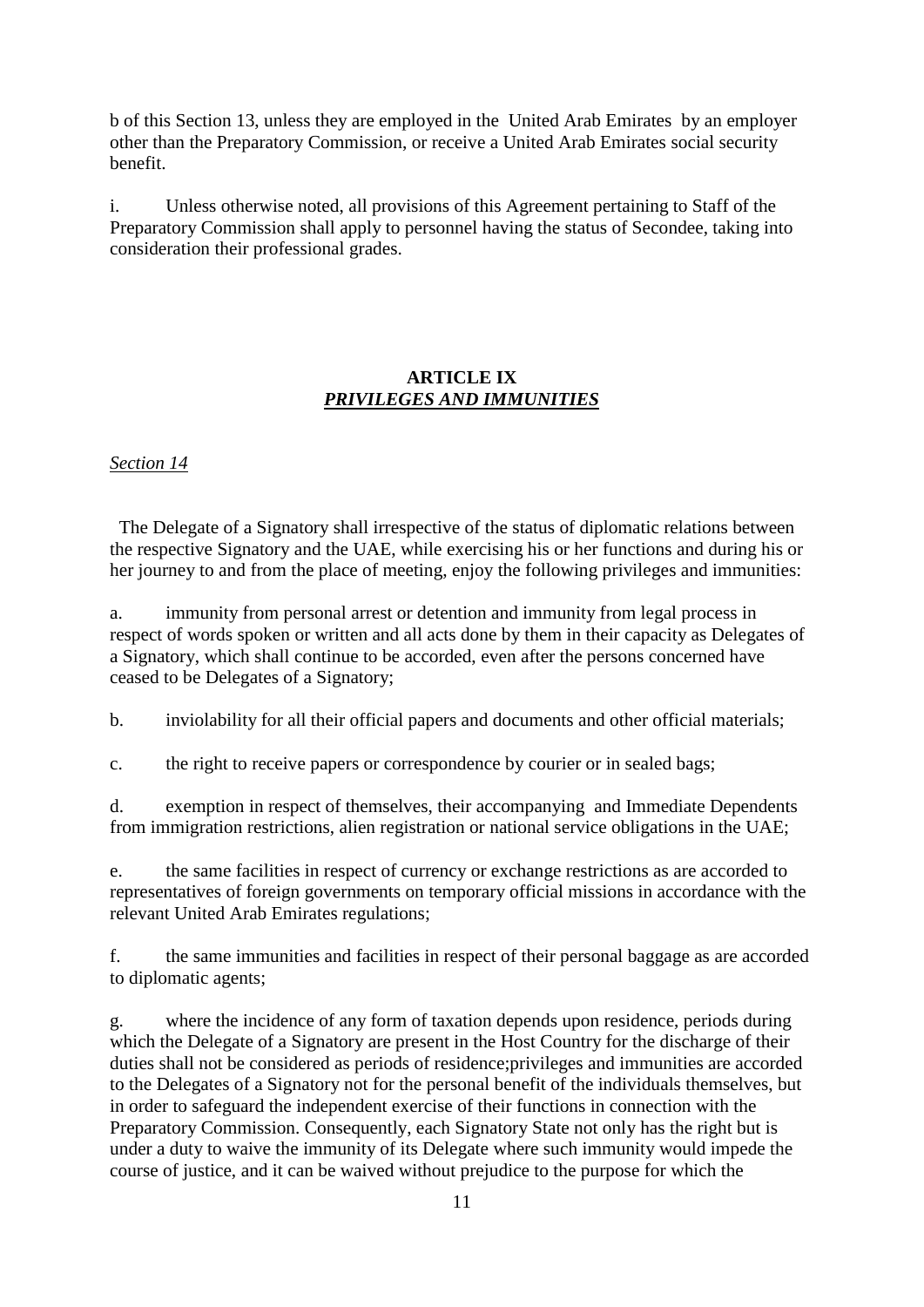immunity is accorded. The Preparatory Commission shall encourage Signatory States to waive immunity of its Delegate in any case where such immunity would impede the course of justice.

### *Section 15*

a. Notwithstanding any other privileges, immunities, exemptions and facilities accorded under this Agreement:

i. The Interim Director-General shall be accorded the privileges and immunities, exemptions and facilities accorded to heads of diplomatic missions accredited by the Government in accordance with the Vienna Convention;

ii. Staff of the Preparatory Commission having the professional grade of P5 and above, shall be accorded the same privileges and immunities, exemptions and facilities as the Government accords to diplomatic agents of comparable rank of the diplomatic missions established in the United Arab Emirates, in conformity with the Vienna Convention;

iii. Staff of the Preparatory Commission having the grade of P4 and below shall be accorded the same privileges and immunities, exemption and facilities as the Government accords to members of the administrative and technical staff of the diplomatic missions established in the United Arab Emirates, in conformity with the Vienna Convention, provided that the immunity from criminal jurisdiction and person inviolability shall not extend to acts performed outside the course of their official duties;

iv. Staff of the Preparatory Commission who are nationals of or permanently resident in the United Arab Emirates shall not enjoy those privileges and immunities set out in this Agreement that are not extended by the receiving state to nationals or permanent residents of the receiving state under the Vienna Convention;

v. In conformity with Article 42 of the Vienna Convention, Staff of the Preparatory Commission enjoying the same privileges and immunities as are accorded to members having comparable rank of diplomatic missions accredited to the UAE shall not practice for personal profit any professional or commercial activity within the UAE.

b. The Government will, at the request of the Interim Director General, grant persons who are seconded in accordance with Interim Secondment Regulations of the Preparatory Commission, the same privileges and immunities accorded to the Staff of the Preparatory Commission pursuant to this Agreement, based upon the professional grade of the Preparatory Commission Staff position held by the Secondee. Secondees shall be subject to the Interim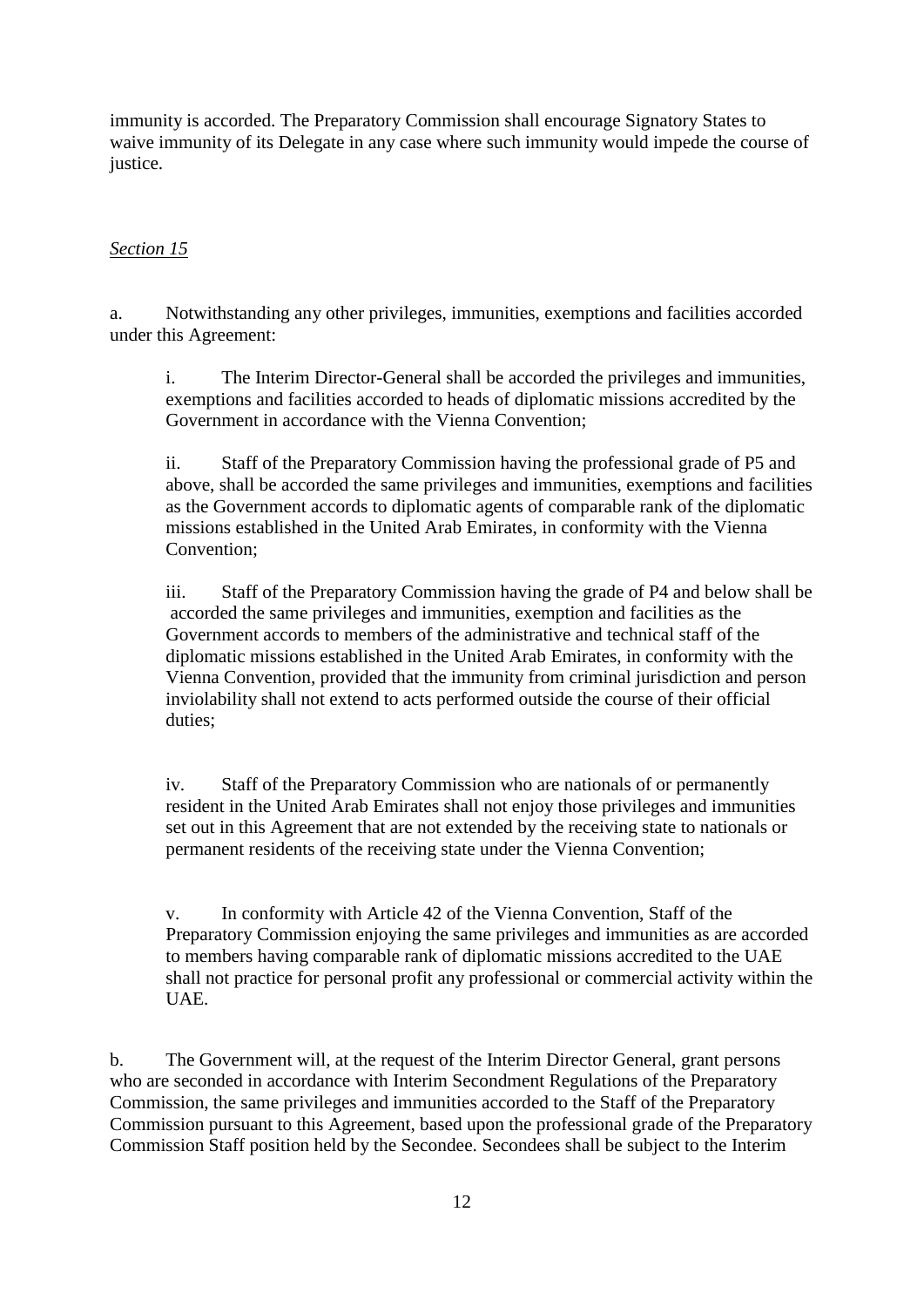Secondment Regulations of the Preparatory Commission and, as provided in those regulations, the Interim Staff Regulations and Rules.

# *Section 16*

In addition to the dispositions included in *Section 15*, Staff of the Preparatory Commission who are not nationals of the United Arab Emirates shall enjoy within and with respect to the United Arab Emirates the following facilities and privileges:

a. freedom to acquire or maintain within in the United Arab Emirates foreign securities, foreign currency accounts and other movables and the right to take same out of the United Arab Emirates through authorized channels in accordance with the relevant United Arab Emirates regulations;

b. the same privileges in respect of currency exchange facilities as are accorded to staff of comparable ranks forming part of diplomatic missions.

# *Section 17*

In addition to the dispositions included in *Section 15*, at the time of first taking up their post, Staff of the Preparatory Commission within the host country shall enjoy within and with respect to the United Arab Emirates the right to import for personal use, free of duty and other levies:

a. their furniture, household and personal effects, in one or more separate shipments, and thereafter to import necessary additional household personal effects in their ownership or possession or already ordered by them and intended for their personal use or for their establishment.

b. one motor vehicle, and in the case of staff accompanied by their immediate dependents, two motor vehicles. Imported motor vehicles may then be sold in the United Arab Emirates at any time after their importation, subject to the Government regulations concerning payment of customs duties; and

c. reasonable quantities of articles intended for personal consumption in accordance with existing Government regulations;

d. the above goods shall be imported within six months of a Staff member's first entry into the United Arab Emirates.

## *Section 18 –WAIVER OF PRIVILEGES AND IMMUNITIES*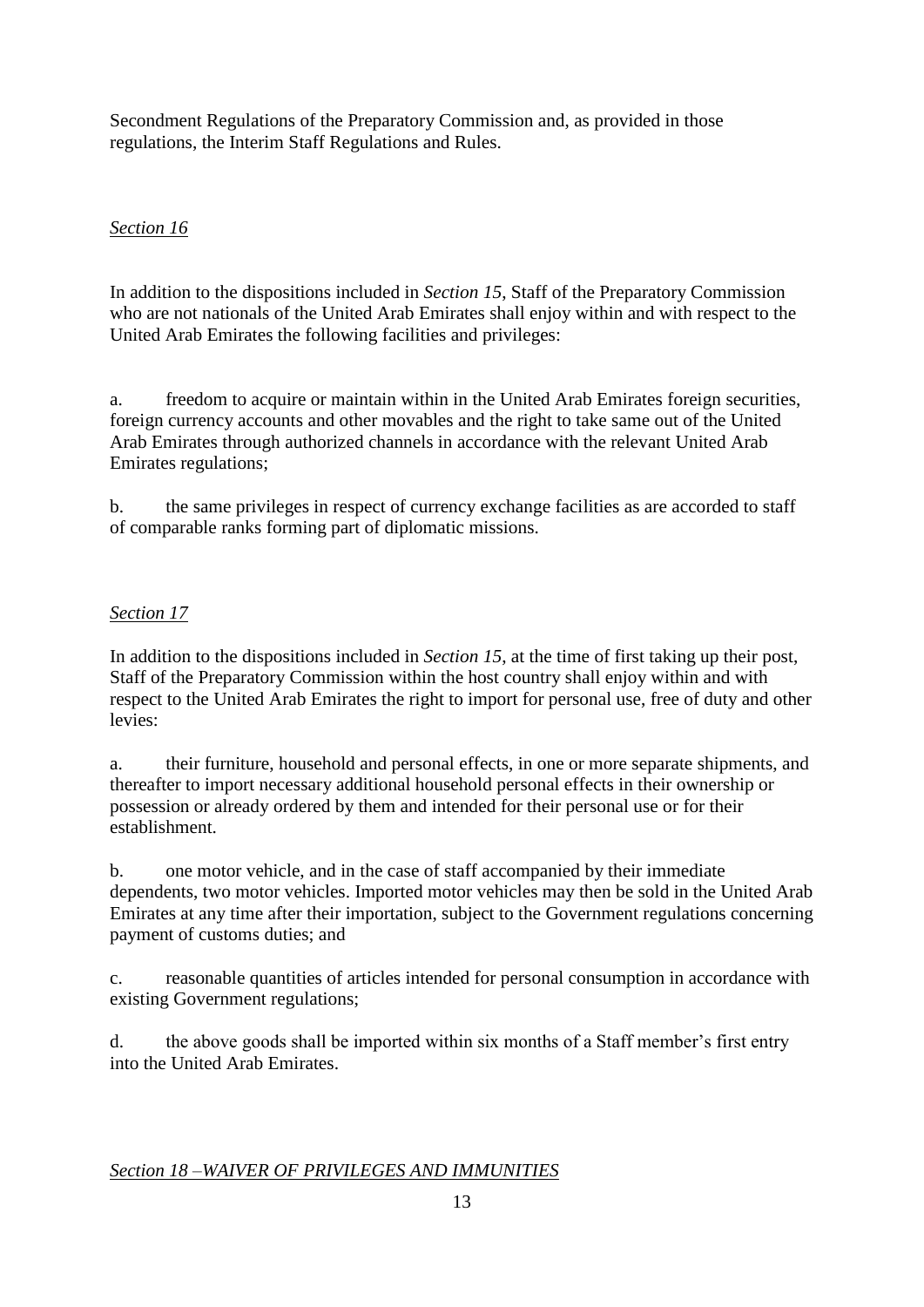Privileges and immunities are accorded to the Staff of the Preparatory Commission not for the personal benefit of the individuals themselves, but in order to safeguard the independent exercise of their functions in connection with the Preparatory Commission. Consequently, the Interim Director shall not only have the right but is under a duty to waive the immunity of Staff in any case where, the immunity would impede the course of justice and it can be waived without prejudice to the purpose for which the immunity is accorded.

Such immunities may be waived by the following authorities:

a. For Delegates of Signatories and their immediate dependents: the Signatory State concerned;

b. For the Interim Director-General and his/her family: the Preparatory Commission;

c. For members of staff and Immediate Dependants and members of their families: the Interim Director-General.

In all cases, such waiver must be expressly waived in writing.

#### *Section 19*

The Preparatory Commission shall cooperate at all times with the appropriate authorities of the United Arab Emirates to facilitate the proper administration of justice, to secure the observance of police regulations, and to prevent the occurrence of any abuse in connection with the privileges, immunities and facilities referred to in this Article.

If the host country considers that there has been an abuse of a privilege or immunity conferred by this Agreement, consultations shall be held between the Government and the Interim Director-General to determine whether any such abuse has occurred and, if the abuse of privilege or immunity is confirmed the Government of the United Arab Emirates might consider requesting departure from the United Arab Emirates and consider the person persona non grata.

### **ARTICLE X** *SETTLEMENT OF DISPUTES*

#### *Section 20*

The Preparatory Commission and the Government shall make provisions for appropriate modes of settlement of:

a. disputes arising out of contracts and other disputes of a private law character to which the Preparatory Commission is a party;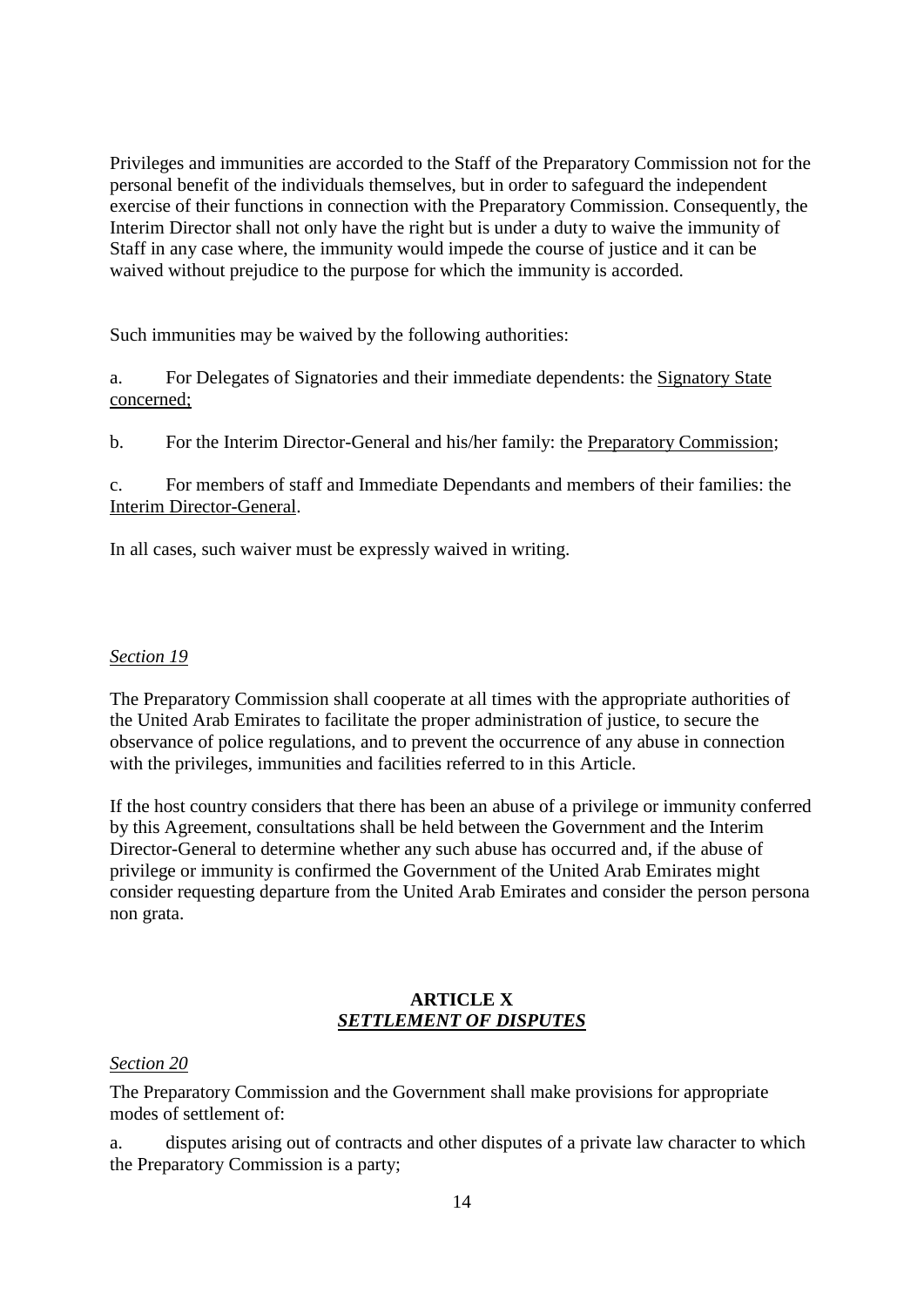b. disputes involving a member of staff of the Preparatory Commission who, by reason of his or her official position, enjoys immunity, if such immunity has not been waived.

### *Section 21*

Any dispute between the Parties concerning the interpretation or application of this Agreement or any question affecting the Headquarters or relations between the Parties that is not settled by negotiation or other agreed mode of settlement shall be referred for final and binding decision to a tribunal of three arbitrators at the request of either Party. The arbitration shall be held in a place, mutually agreed upon between the Parties. For the purposes of the implementation of this Section:

a. each Party shall appoint and brief one arbitrator and advise the other Party of the name of its arbitrator. In the event that within thirty (30) days of the request for arbitration either Party has not appointed an arbitrator, either Party may request the President of the International Court of Justice to appoint an arbitrator. The third arbitrator, who shall be chairman of the tribunal, shall be chosen by the first two arbitrators. Should the first two arbitrators fail to agree upon the third within six (6) months of their appointment, the third arbitrator shall be chosen by the President of the International Court of Justice at the request of either Party.

b. a majority vote of the arbitrators shall be sufficient to reach a decision, including decisions on procedural matters, which shall be final and binding; and

c. the expenses of arbitration shall be borne by the Parties as laid down in the arbitral award.

### **ARTICLE XI** *SUPPLEMENTAL AGREEMENTS*

#### *Section 22*

The Preparatory Commission and the Government may enter into such supplemental agreements as may be necessary to give full effect to this Agreement.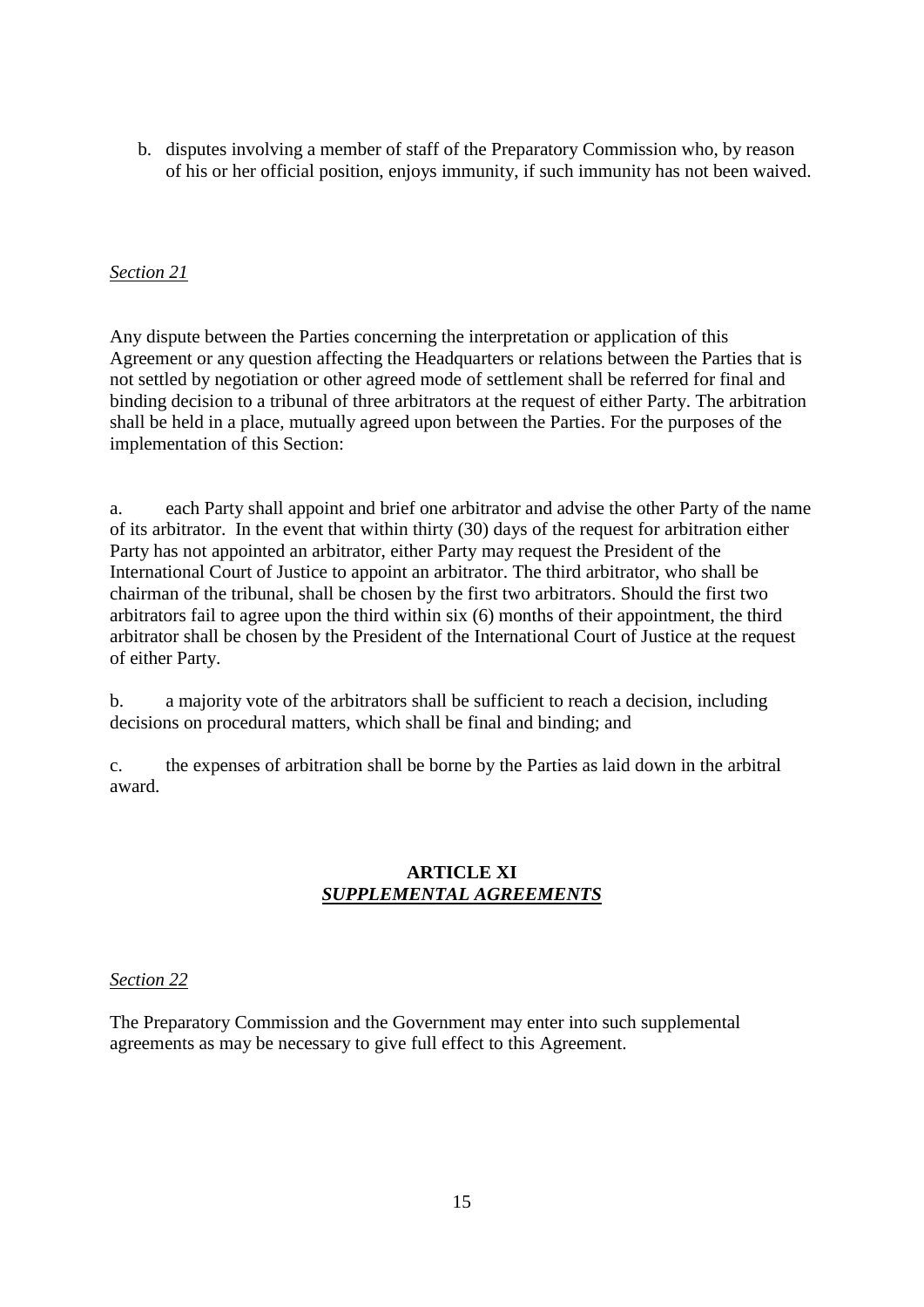### **ARTICLE XII** *GENERAL PROVISIONS*

#### *Section 23*

a. UAE shall not, on account of the Preparatory Commission activities on its territory, assume any international responsibility for acts or omissions of the Preparatory Commission or for those officials in the exercise of their duties.

b. Nothing in this Agreement shall be construed as in any way limiting the right of the Host Country to take measures to safeguard its own security in the implementation of this Agreement.

c. The Preparatory Commission shall co-operate at all times with the competent UAE authorities in order to facilitate the proper administration of justice, to ensure that police regulations are complied with and to prevent any abuse which could arise out of the privileges, immunities and facilities provided for in this Agreement.

d. This Agreement may only be modified by written agreement between the Parties hereto. The Parties in keeping with the relevant resolutions and decisions of the Preparatory Commission shall settle any relevant matter for which no provision is made in this Agreement. Each Party shall give full and sympathetic consideration to any proposal advanced by the other Party under this Section.

## **ARTICLE XIII** *ENTRY INTO FORCE, DURATION AND TERMINATION*

#### *Section 24*

a. Both Parties shall notify each other in writing of the completion of their respective internal procedures required for the entry into force of this Agreement. The Agreement shall enter into force on the day following the date of the receipt of the second notification.

b. This agreement shall apply until the date of the first meeting of the Assembly of IRENA. It shall remain into force beyond that date provided that it is approved by the Host Country and the Director General, and, in that event, the Government shall extend, *mutatis mutandis***,** all provisions of this Agreement that are applicable to the Preparatory Commission, the Staff of the Preparatory Commission, and its Signatory States to IRENA, the Staff of IRENA, and its Member States, respectively.